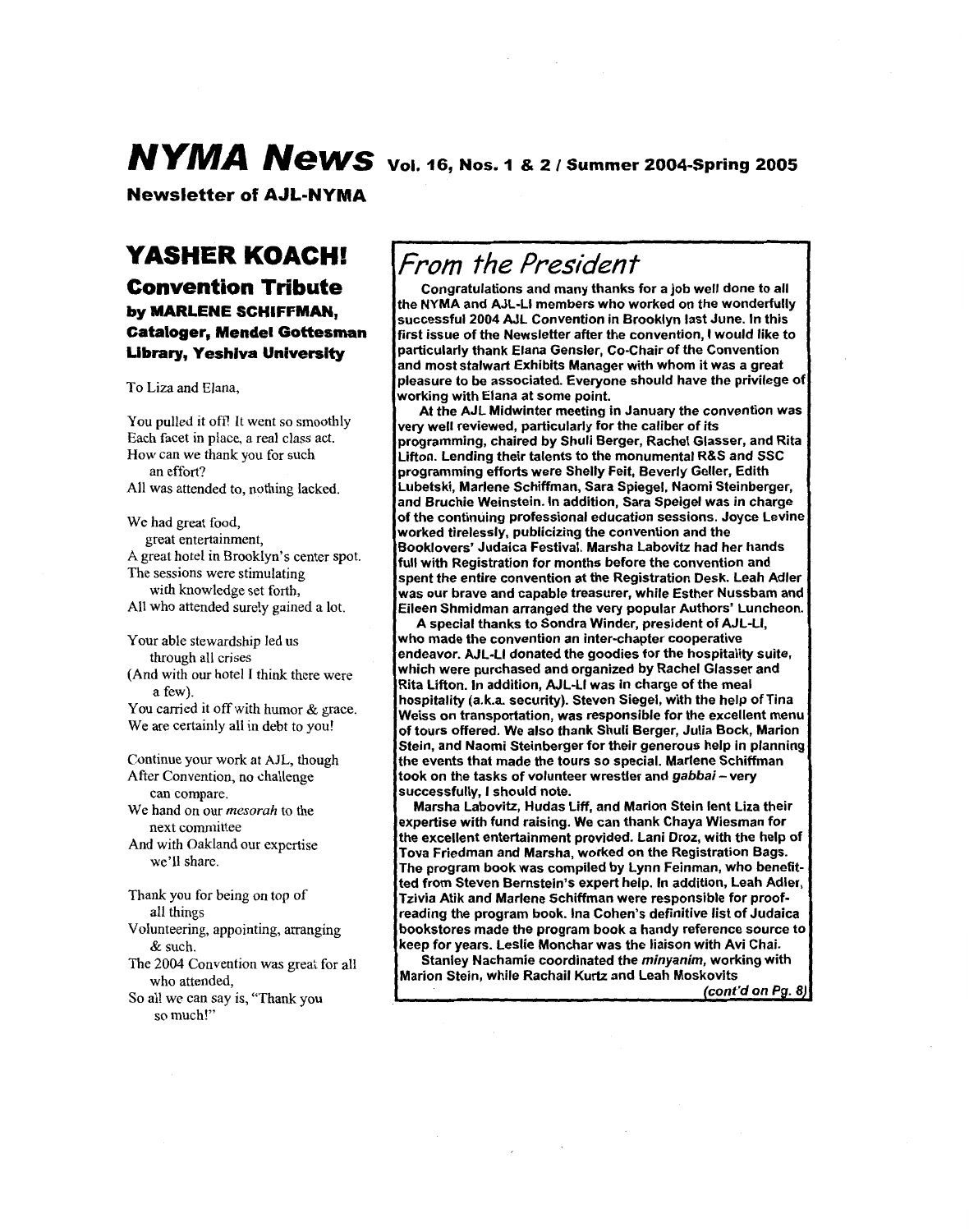*NYMA News Page* **2** 

## **COINCIDENCE?**

**The titles exist, And the authors,** 

#### **The combo, though, is**

#### **well, a bit too much.**

**Compiled by MARLENE SCHIFFMAN, Cataloger, Pendel Gottesman Library, Yeshiva University** 

*Animal life in Jewish tradition I* Elijah Judah Schochet *A coat of many colors I* Abraham Lavender *The life and death of Adolf Hitler I* R. Payne *The answers lie below: essays in honor of The Jew pays: a narrative of the consequences of*  **Philo's perception of women / Dorothy Sly The position of women in Judaism / Raphael Löwe** *Merchants and Jews in the struggle for British West Indian commerce, 1650-7750 I S.A.* Fortune, published in Gainesville, Fla. *Der deutsche Weg der Judishe Emanzipation, 7789-7938 I* Walter Grab *A winter pilgrimage being an account of travels through Palestine, ltaly, and the Island of Cyprus, accomplished in the year 7900 I*  H. Rider Haggard *Lawrence Edmund Tombs the war to the Jews of Eastern Europe I*  Marcus E. Ravage *Women and water1* ed. Rahel R. Wasserfall *The Tanks of Tammuz I* Shabtai Teveth *Questions of interest: a presentation of true-life situations governed by the prohibition against lending at interest I* Yisroel *P.* Gornish *Old Testament formulas about death I*  Karl-Johan lllman *The Books of Judges: an integrated reading I Barry G.* Webb *Administrative detention in the occupied West Bank I* Emma Playfair *Smoking and damage to health in the halachah I*  Menachem Slae *One kind of freedom: the economic consequences of emancipation I* Roger Ransom *Von Shtetl an di Lower East Side I* Klaus Hod1 *The politics of virtue I* Elizabeth Mensch.

#### **AIL-NYMA EXECUTIVE BOARD 2004-2005 CHAIRS OF STANDING COMMITTEES**

President Elizabeth Stabler 212-744-1400 *I* Direct line: 21 establer@emanuelnyc.org / lizastabler@yahoo.com

**Corresponding Secretary** Chaya Wiesman 212-774-8000, x7329 chaya@ramaz.org

Recording Secretary Steven Bernstein 212-678-4088 / stbernstein@jtsa.edu

**Treasurer**  $ifixler@lbi.cih.org;$   $ifix@aol.com$ Judy Fixler 212-744-6400, x 8429 /

**Day/High School Workshop Cooerdinators** Elana Gensler 516-432-8285 x117 egensler@aol.com **Roz** Friedman 201-833-4307 ramerl492&aol.com

Membership Outreach Coordinator/ Past President Shulamith Berger 212-960-5451 / sberger@yu.edu

Newsletter Editor Halie Cantor 212-340-7723 *I* hlcantor@w.edu

**Publicity Coordinator / Past President Rita Lifton 212-678-8092 rilifton@itsa.edu** 

Reference Workshop Coordinators Ina Rubin **Wen** 212-678-8836 inrubin@jtsa edu Rachail Kurtz 718-377-1000, x186; rachailku@flatbush.org

vice President *I* **Cataloging** Workshop Coordinator Marlene Schiffman 212-960-5381 schiffma@yu.edu

Graphics Coordinator / Immediate Past President<br>Shaindy (Susan) Kurzmann 201-684-7199 skurzman@ramapo.edu / sbk36@hotmail.com (Use both)

**Uaison** *to* Yeshiva *lbrarians' Cluster Gro*  Joyce Levine 516/478/242/, ex. 35 *I* mrs levine@nshahs.org

Webmaster / List Moderator Sara Marcus 718-464-6534 / sara@msmarcus.com

**Outreach** Tima Weiss 212-824-2221 I tweiss@huc.edu / tuna613@hotmail.com

Past President Naomi Steinberger 212-678-8982 nsteinberger@jtsa.edu

Committee **chairs** are not elected officers. We volunteers; please contact the committee cha **NYUA** *News* is published **Uce** a year, SpringlSummer & **FalWnter,** by the AJL-NYMA *conrmittee.* Fw~ucluestiqns, **news,** & mmenls, contact AJL-NYMA. *do* Halie Cantor, 383 Kingston Ave., #81, Brooklyn, NY 11213. Tel: 212-340-7723 I hlcantw@vu edu . *Or* FAX. 212-340-7808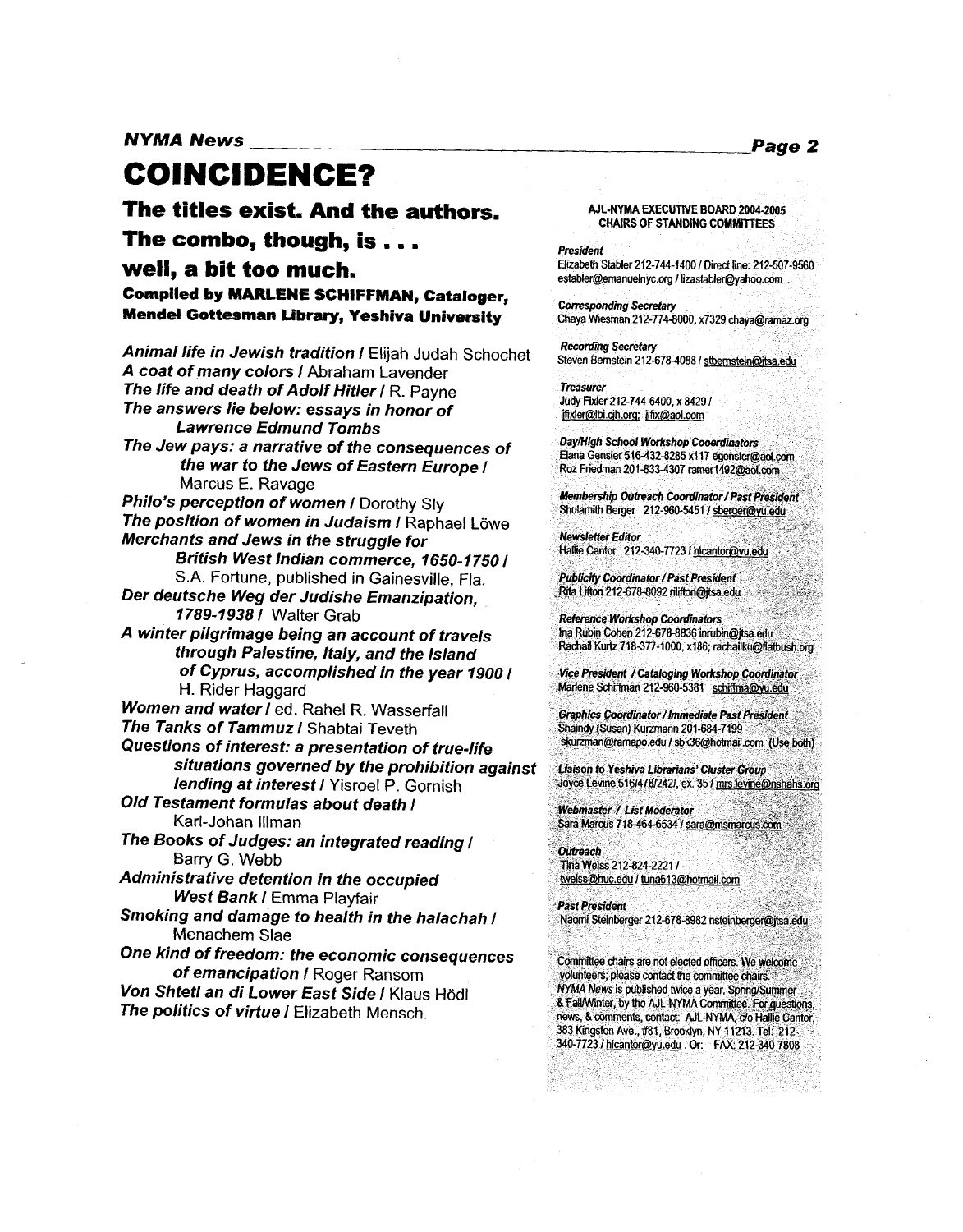#### *NYMA News Page* **3**

# Look What's Happening . . . .

#### **Announcing**

From The Library of the Jewish Theological Seminary addition of a Guide to the JTS Archives on its website. This Guide includes preliminary information about 88 archival collections housed at the Library of the Jewish Theological Seminary. The Guide and information on the Archives can be found at www.jtsa.edu/library/archives/jtsarchives/index.shtml. **Also** at JTS Library: "Radical Visions: Graphic Satire in the Yiddish Press, 1894-1939," at the Goldsmith Gallery on the first and fifth floors. This exhibit approaches the Jewish experience during the era between the late  $19<sup>th</sup>$  century and the beginning of World War I1 through the unconventional lens of the Yiddish-language cartoon. For a view of exhibit and selections, go online at: www.1 **tsa.edu/librarv/exhib/cartoons/index.shtml.** 

"Echoes of Auras: Memorbuch of a Jewish Community." On display through June 2005 at the Mendel Gottesman Library, of Yeshiva University, 2520 Amsterdam Avenue, New York, NY 10033, 4<sup>th</sup> Floor. For more information call **Shuli Berger, at 212-960-5451.** 

"Printing the Talmud: From Bomberg to Schottenstein." Opening April IO, 2005, at the Yeshiva University Museum

Cataloging Workshop, Tues., Mar. 15, 2005, 9:30-a.m.-12:p.m., Hebrew Union College-Jewish Institute for Religion, **<sup>1</sup>**West 4\* St., Rm. 507, New York, *NY* 10012. Topics: RLM 2 **1:** Is it a good bet?; Tehiyat ha-Metim: Death and Rebirth of a Music Database.

#### **Happy B-Day 2 Us**

On April 27,2004, "350 Years of American Jewish History" was hosted by the Ivan M. Stettenheim Library, of Congregation Emanu-El, with the Herbert & Eileen Bernard Museum of Judaica. Presented by **Elizabeth F. Stabler,**  the celebration featured a lecture by Jonathan D. Sarna, one of America's foremost commentators on American Jewish history, religion, and life, and the Joseph H. & Beile R. Braun Professor of American Jewish History at Brandeis University. On December 13,2004, Ivan M. Stettenheim Library and the Herbert & Eileen Bernard Museum of Judaica hosted "Looking at Ourselves: The American Jewish Experience on Film." Eric A. Goldman, founder and president of Ergo Media and professor of film at Fairleigh Dickinson University and Queens College, spoke at length about the trials and tribulations of American Jews as portrayed on film. Dr. Goldman **is** also the author of *Visions. Images and Dreams: Yiddish Film Past and Present,* and he **is** currently writing a book on the American Jewish experience through film.

Which ocean liner did Bubbie arrive on? What was Uncle Moishe's last name on **his** birth certificate? These and other questions were answered at Introduction to Jewish Genealogy, a one-hour workshop held at the Center for Jewish History

Genealogy Institute. Presented by director **Robert** 

**Friedman,** the workshop covered general principles and procedures of family history research. Topics included oral history, "family archives" of treasured photographs and documents, and selected Internet sites. The workshop ended with a tour of the CJH library.

#### **Yid Kid Lit**

Once again it was a time to schmooze, network, and whip out the laptops. The 3<sup>rd</sup> annual Jewish Children Book Conference, held November 21,2004, at the Buttenweiser Library of the  $92<sup>nd</sup>$  Street Y, gave writers, illustrators, editors, and enthusiasts of Jewish children's books a chance to gather around, exchange ideas, and simply inspire. Hosted by **Steven Siege1** and Anna Olswanger, the conference featured manuscript workshops and discussions on the current trends in the Jewish publishing world.

#### **Changes**

**Basya Karp is** using a different e-mail address: Jewishlibrarian@vahoo.com. Please direct all e-mail correspondence to this address.

#### *Maze:* **Tov**

- To **Edith Lubetski,** on the marriage of her son Uriel to Shani Brukner; and on the birth of her granddaughter Talia Sara. Parents Ari & Leah Feldman.
- To **Marlene Schiffman,** on the marriage of her daughter Estee to Jeremy Lavitt.
- To **Leah Adler,** on the birth of her grandson Yonatan. Parents David & Mali Brofsky.
- To **Marion Stein,** on the marriage of her daughter Daphne to Gary Steinberg; and on the birth of her grandson, Avishai Ben Zion. parents Yehuda & Naomi Najman.
- Elisheva to Gabriel Jacobson. To **Shaindy Kurzmann,** on the marriage of her daughter
- To **Zalman Alpert,** on his engagement to Sarah Beck.

To **Shulamith Cohen,** on the birth of her grandson May they all *schcp nachas.*  Tzvi Hersch Raphael; parents Menachem & Devora Linzer.

#### **Condolences**

- To **Marion Stein,** on the death of her stepmother Eva E. Mandel.
- To **Hallie Cantor,** on the death of her father Harvey Cantor, M.D.
- To **Elana Gensier**, on the death of her grandmother Emily Pearl.
- May they be comforted among the mourners of Zion in Jerusalem.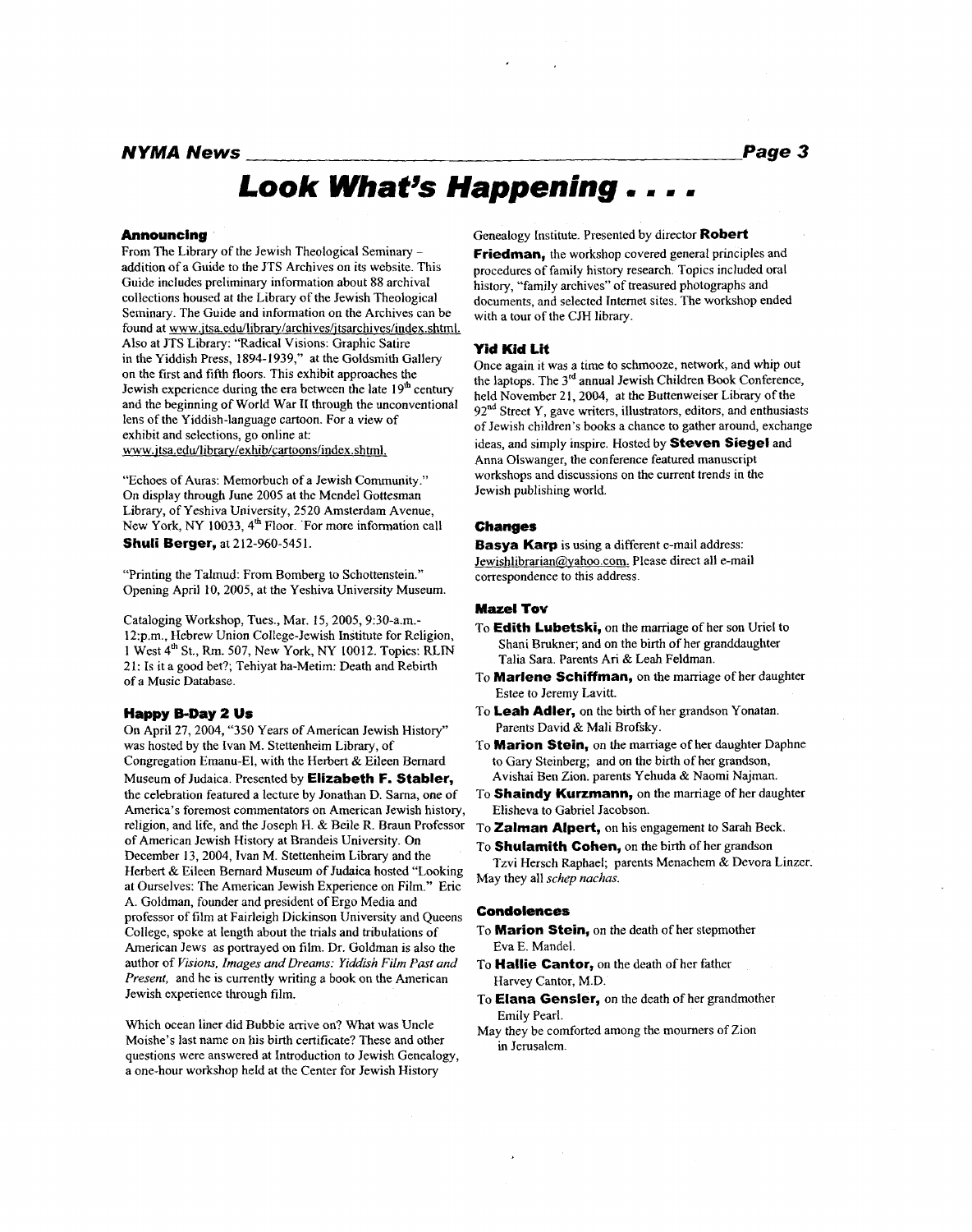*NYMA News Page 4 CONVENTION* -

**Thanks to a NYMA dream team, who made AJL Convention 2004, (Photos courtesy** of **Tova Friedman** & **Stanley Nachamie.)** 

**FOR OPENERS MARION STEIN (I) &** STANLEY NACHAMIE (r) usher in Torah Scrolls for the hotel minyanim.





IT'S IN THE BAG Holding up some of their handiwork, TOVA FRIEDMAN (I) & LANI DROZ (r) were two among many who put together AJL souvenir bags.

**EVERYTHING'S COMING UP ROSES A special thanks to convention chairs ElANA GENSLER (I)**  & **ELIZABETH F. STABLER (r) for their spectacular success.** 

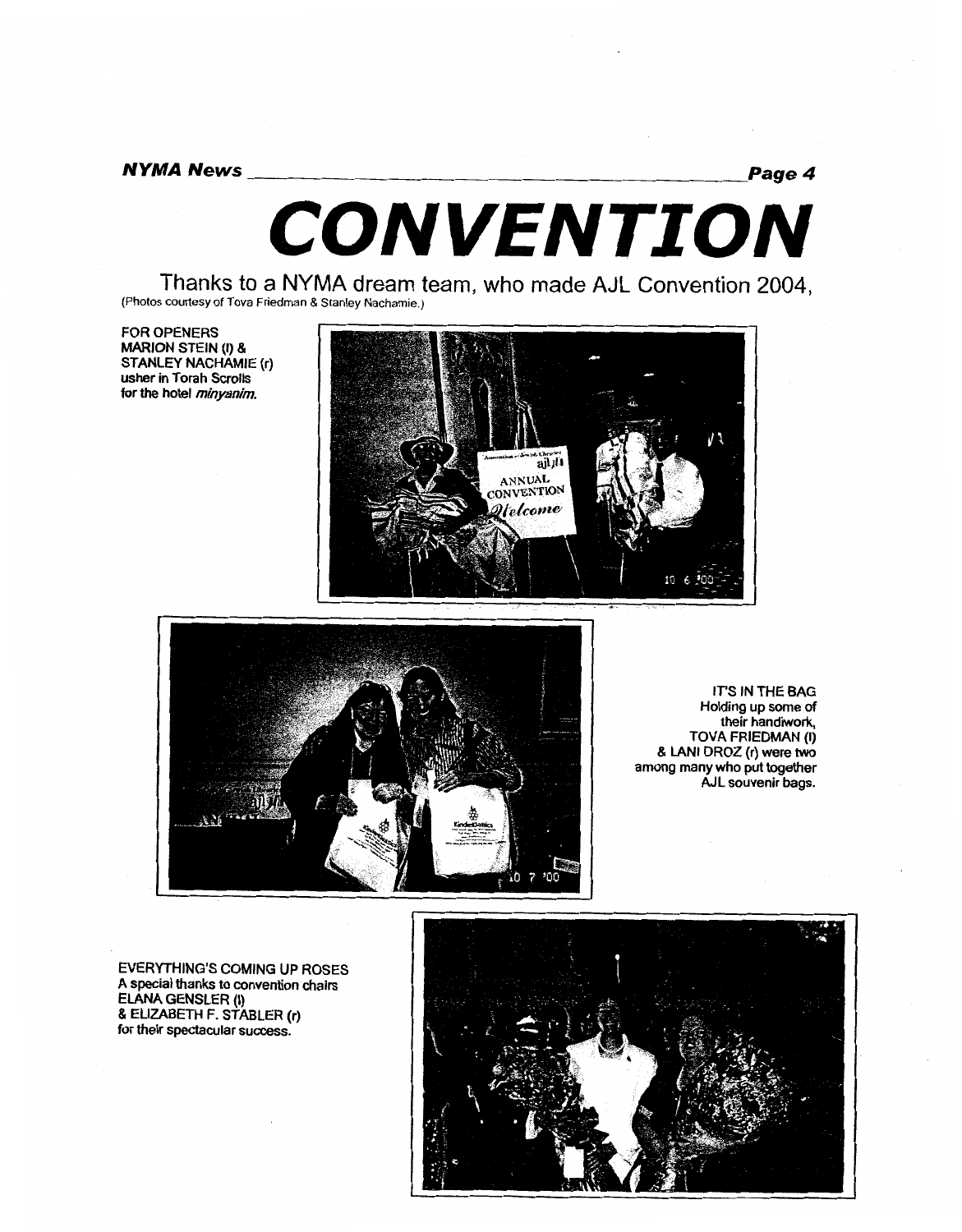# *EXTRAVAGANZA!*

held June 20th-23rd at the Brooklyn Marriott, a real blockbuster.

**HONORABLE MENTSCHEN Former AJL President PEARL BERGER (I)**  & **CEU coordinator SARA SPIEGEL (r) greet the camera.** 





**RECIPE FOR SUCCESS** Committee member **SHULAMITH BERGER (I)** discusses Jewish cookbooks.

**CURTAIN CALL NYMAMYC crew takes a bow at the grand banquet.** 

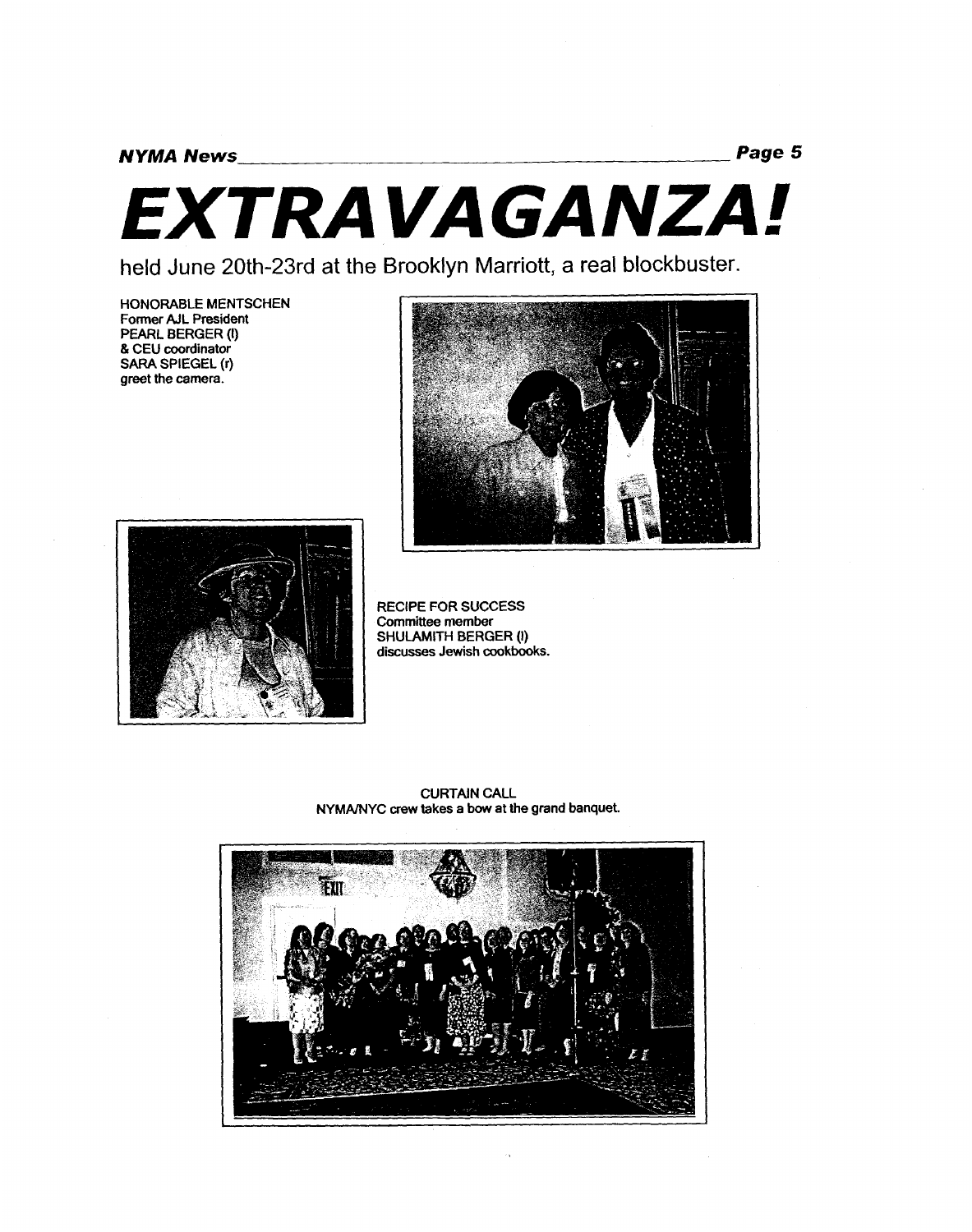## **IN MEMORIAM LIBRARIAN EXTRAORDINAIRE In Loving Memory of Edith Degani**



**Photo Credit: John** H. **Popper** & **the Ratner Center for the Study of Conservative Judaism.** 

**0 a**n August 22, 2004, Mrs. Edith Degani, founding member as well as longtime leader of AJL, passed away. Mrs. Deganised as Assistant Librarian at the Jewish founding member as well as longtime leader of AJL, passed away. Mrs. Degani Theological Seminary of America, where she worked for more than **24** years before her retirement in **1996.** In addition, she was mentor and advisor to hundreds, perhaps, thousands, of Judaica librarians around the world.

early in her adult life. While attending Queens College (class of **1942),** she heard a rabbinical student teaching at her synagogue, the Astoria Center of Israel in Queens, who spoke at length about the Jewish Theological Seminary. Edith Degani discovered her calling quite

Soon, in her own words, "I found myself caught up in his enthusiasm and dreamt that someday **I** also, would be connected with that great institution." She enrolled in the Pratt Library School, and, assigned to visit a few libraries for a term paper, she made JTS her first choice.

After graduating from Pratt in **1943,** Mrs.

Degani went to work as a cataloger at the New York Public Library. In the meantime, determined to work at JTS, she enrolled in the Israel Friedlander adult education classes held at the Seminary. In between changing jobs, marrying, and raising two children, she kept up with Hebrew studies at various *ulpanim.* However, she grew discouraged when she realized she would not be proficient enough in the language to secure a position at JTS.

Then came the Library fire on April **18,1966.** Mrs. Degani described what happened: "Suddenly, experienced catalogers were needed and I applied for a position at the Seminary's library, scarcely daring to hope that I might be accepted. I arrived at my interview with trepidation, carrying my *ulpan* Hebrew textbook and saying to Dr. Menahem Schmelzer, then Librarian at the Seminary, pointing at the book I was holding, 'this is my level of Hebrew,' to which he responded, 'we have many people here who speak fluent Hebrew, but what we need in these critical days for the Library are your 25 years of library administrative and cataloging experience."'

The rest is history. Mrs. Degani became a permanent presence, moving up from Catalager to Technical Services Librarian to Assistant Librarian. Under her guiding hand the Library blossomed into the computerized powerhouse it is today. Her warmth, firmness, and encouragement provided a model for so many librarians. A strong and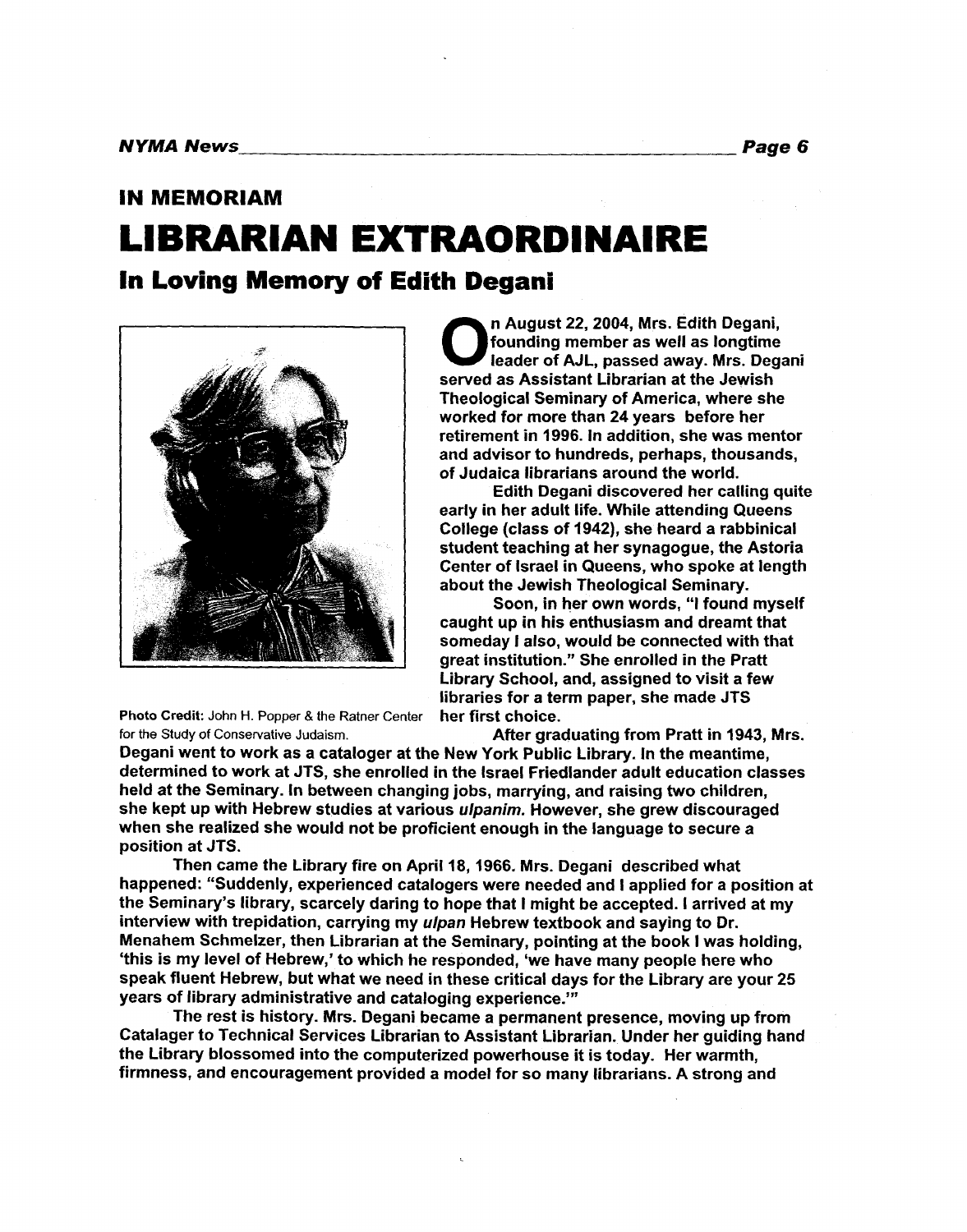dynamic person, she guided a generation of librarians and served a role model, a supervisor, and most of all a lesson on how to be a mentsch.

Naomi Steinberger, Director of Library Services at JTS, offers her personal recollections of this remarkable person.

t was the summer of 1987 when Esther Nussbaum suggested that I call Edith Degani regarding a job at the JTS Library. One hot and humid morning I came to the Seminary and -met with a small, white-haired woman. Mrs. Degani was direct and told me that the job that I was inquiring about had been filled, but that she had something else in mind.

This was my first lesson in creative management that I learned from Mrs. Degani. She evaluated a situation, looked at opportunities, always "out of the box," and devised a way in which she could make something work.

Mrs. Degani was a true leader in the field of Judaica librarianship. She was also a wonderful storyteller, who told me many tales of her professional life. She was in the first graduating class of Queens College and then went on to graduate school, during World War **11,** to become a librarian. She mentioned her career at the *SUNY*  Maritime College and at the Pforzheimer collection, which had a complete Gutenberg Bible.

**She evaluated a situation, looked at opportunities, always \*out of the box," and devised a way in which she could make something work.** 

shortly after the fire in 1966. Mrs. Degani at that time was instrumental in bringing the devastated library and its collection into the  $20<sup>th</sup>$  century. She initiated the recataloging of the entire collection, the restructuring of the technical services operations in the pre-fab temporary library stacks, and moving the Library's collection into its current location. She proudly said that the Library was closed only a very few days during the entire move.

Mrs. Degani spent an enormous amount of time mentoring me. We discussed supervision of staff, fair and equitable treatment of people, personnel issues, and on a more personal note, the knack of balancing careers and families. We brainstormed on ways to accomplish, on a shoestring budget, enormous projects in the Library.

We did project planning and implementation. We worked together on the computerization of the Library's catalog, in the late 1980s, when this was an entirely new venture in all libraries. Always at the forefront of the cutting-edge technology, Mrs. Degani, then in her late sixties, was already planning for the library of the 21<sup>st</sup> century. She embraced with a vengeance the new computers in the library and quickly learned how to use her e-mail.

We worked on getting government funding for networking libraries long before the Internet even existed. We also talked about improving customer service, about meeting the research needs of the students and the faculty, and about bringing more students to library bibliographic instruction programs. She always reminded me that an academic research library was a dignified place.

Mrs. Degani's strength, determination, and commitment to the library and to the Seminary never wavered. Her compassion for library staff members was overflowing. She always had time for everyone who wished to speak with her. Her door was always open, and she treated each staff member with respect and in confidence.

She often told me about the hundreds of Judaica librarians whom she had advised on careers, job moves, job leads, and on personal matters. She impacted on so many of our lives and our careers, and for this I am personally grateful. She was very much our leader, our teacher, and our mentor, who will be missed by all those whose lives she touched.